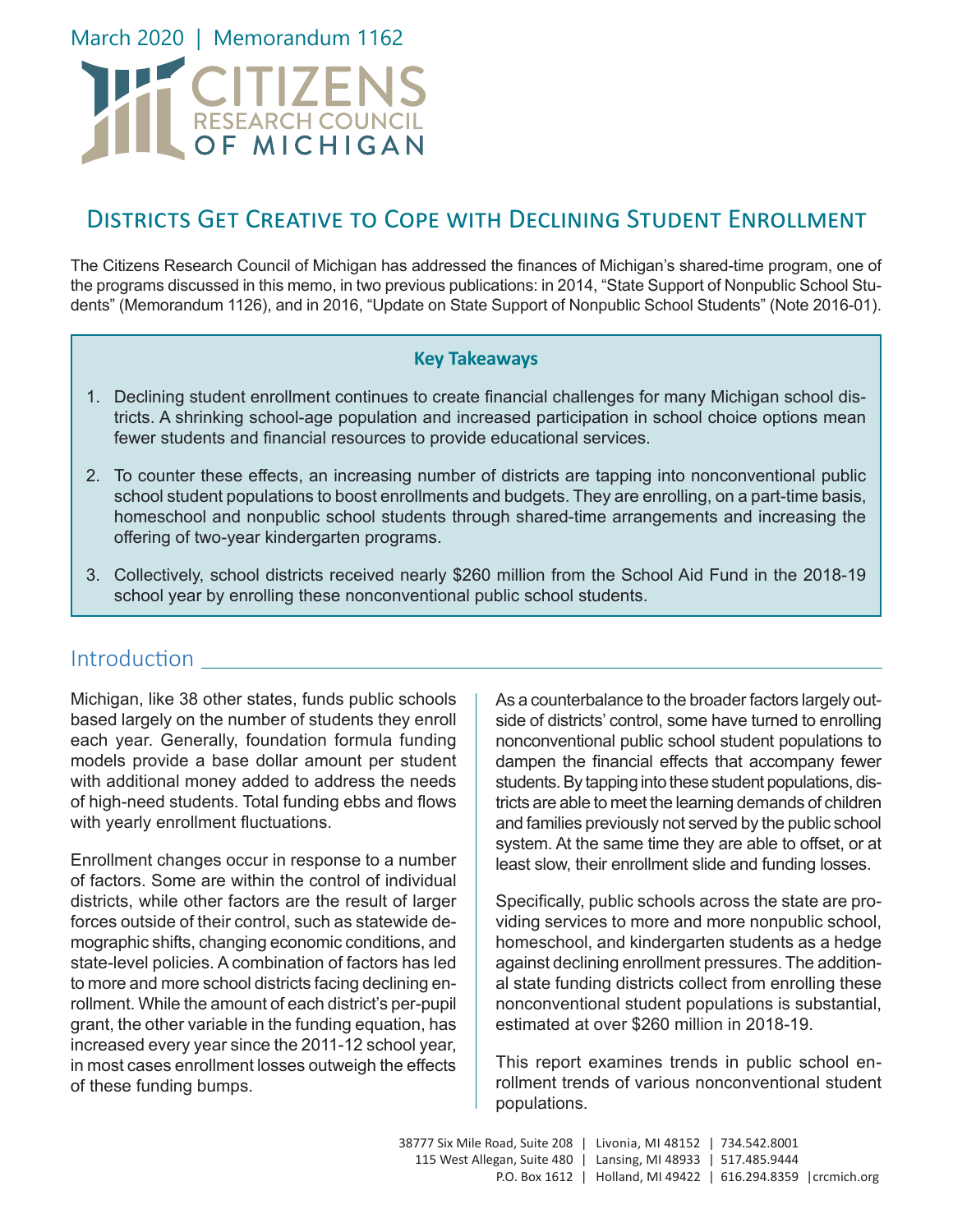#### Declining Enrollment – Trends, Causes and Financial Consequences

Under a funding system that is based largely on student enrollment, sustained declining enrollment can present serious financial challenges for school districts. District enrollment is influenced by a number of factors, including broader demographic and economic shifts affecting the statewide student-age population. Further, localized elements also influence what happens. This includes the availability and participation in school choice options. While declining enrollment districts may have some success addressing local causes, they are hamstrung when it comes to the broader forces.

Overall, public school enrollment statewide has been declining since the early 2000s and recent projections don't portend an end to this trend (**Chart 1**). The long-term statewide slide is the result of a confluence of factors. On the demographic side of things, live births are way down. With fewer babies being born, the number of children entering the public school system (kindergarteners) each year shrinks and drives down the overall enrollment as proportionately larger class cohorts (12th graders) exit the system. In 2018, Michigan experienced the fewest number of births (110,093 live births) in over 75 years.<sup>1</sup>

Michigan's economic woes throughout the 2000s are responsible for considerable population out-migration. Facing the loss of thousands of jobs and reduced wages, families with school-age children, as well as many who planned to start a family in Michigan, left the state during the 2000s to obtain employment elsewhere.

After a peak in the 2002-03 school year at 1.71 million students, public school enrollment (traditional and charter schools) fell to 1.46 million students in the 2019-20 school year, a 15 percent decline. The state's K-12 enrollment was last at this level in 1950. The decline is expected to continue through the fall of 2027.<sup>2</sup>

At the same time that the K-12 population was contracting, the number school districts has been increasing. Since the adoption of the 1994 Proposal A school finance reforms and the introduction of public charter schools, the number of unique districts has grown.

The total number of unique K-12 districts grew from 571 districts (557 traditional and 14 charter) in 1994-95, the first year under Proposal A, to 844 districts (545 traditional and 299 charter) in 2019- 20 (**Chart 1**). Since 2013-14, the number of charter schools has leveled off at about 300 along with the total number of students attending charters (roughly 150,000). Overall charter school enrollment peaked at just under 153,000 students in the 2016-17 school year, growing from less than 5,000 students in 1995- 96. Despite this leveling off, the share of students enrolled in charters has increased because of the declining statewide student population.<sup>3</sup>

#### **Chart 1**

Public School Enrollment and Number of School Districts, 1994-95 to 2019-20



#### Source: Center for Educational Performance and Information

#### Citizens Research Council of Michigan Board of Directors

ALEKSANDRA A. MIZIOLEK, Chair MICHAEL P. MCGEE, Vice Chair LAURA APPEL , Treasurer TODD ANDERSON SANDY K. BARUAH LAURA M. BASSETT

BETH BIALY LAWRENCE N. BLUTH CHASE CANTRELL STEPHAN W. CURRIE DANIEL DOMENICUCCI RANDALL W. EBERTS

RICHARD A. FAVOR, JR. ANN D. FILLINGHAM RON FOURNIER CARL GENBERG JUNE SUMMERS HAAS JASON HEADEN

RENZE L. HOEKSEMA EARLE "WIN" IRWIN THOMAS G. KYROS ANNE MERVENNE PAUL R OBERMEYER JAMES M. POLEHNA

KIRK PROFIT CAROLEE K. SMITH CHRISTINE MASON SONERAL KATHLEEN WILBUR MICHAEL A. WILLIAMS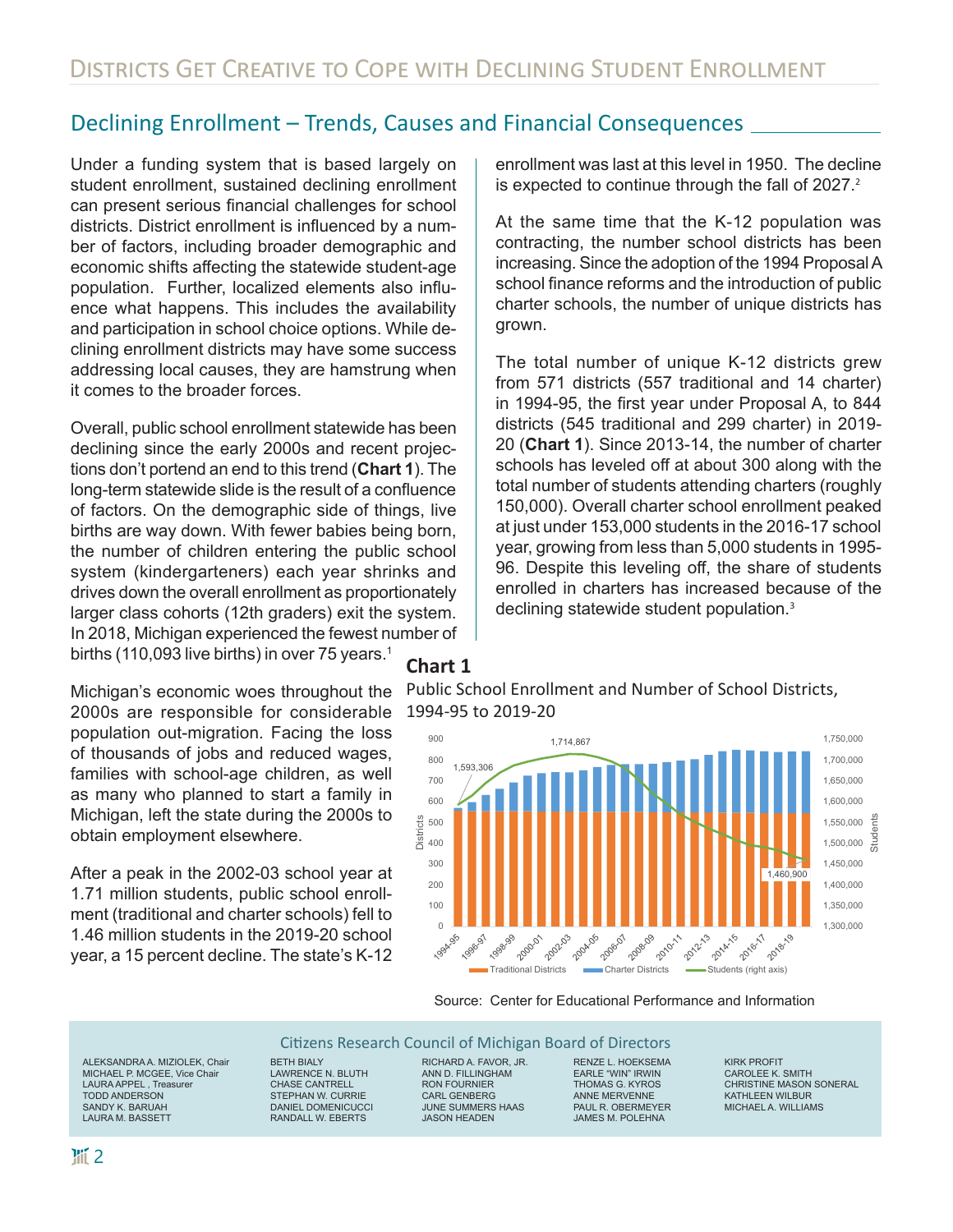Inter-district choice, a policy adopted in the wake of Proposal A, is another factor affecting student enrollment. Under the schools of choice program, a nonresident student can enroll in a participating neighboring district and the enrolling district collects the per-pupil funding allotted to the student. With the shrinking statewide student population, districts have amped up their participation in inter-district choice.<sup>4</sup> This includes adding more open seats in grades currently open for students from other districts as well as opening up additional grades and programs for nonresident students. Over 143,000 students enrolled in a district outside of their home district in 2018-19, a 3.3 percent increase over 2017-18. Since 2010-11, statewide participation in inter-district choice grew 37 percent, from 90,500 students. Again, a larger share of all public school students are enrolled in inter-district choice today than ever before due to the increase in nonresident enrollments and the overall declining population.

There are two sides to the schools of choice equation: districts that lose a student and districts that gain a student. On net, districts can either be gainers or losers. Charters and inter-district choice created a heightened level of competition for students (and funding) among districts.

Broadly speaking, the main forces driving declining student enrollment at the district level are a shrinking K-12 population statewide and the net effect of state school choice policies. The combined effect is seen in the enrollment experiences of a growing number of individual districts. Between the 2017-18 and 2018-19 school years, when statewide enrollment shrank by one percent, 60 percent of all districts (821 districts operating in both years) experienced some amount of net student loss.

Over a longer period (between the 2009-10 and 2018-19 school years) even more districts lost enrollment. Of the 709 districts in operation in 2009-10, 66 percent (466 districts) saw some amount of enrollment loss over the next ten years. Of this grouping, 365 districts experienced a decline greater than the statewide average (seven percent), and 266 districts had a decline of at least twice the statewide average (14 percent).

Districts of all sizes, locations, and types (charter and traditional public) have been affected. However, charter and traditional districts in urban settings (Detroit, Flint, Mt. Clemens, and Pontiac) have been most affected. Urban locations tend to be home to the majority of charter school activity as well as inter-district choice. While there is heavy use of nonresident school choice in more rural settings,<sup>5</sup> some of the state's largest and most iconic urban centers, such as Flint and Detroit, have experienced the greatest amount of de-population.

Declining enrollment presents a serious financial problem for districts under the state's rigid school funding system. School districts are required by law to adopt, operate and maintain balanced budgets. Given the high degree of state control in funding schools, local districts have few options to supplement the operating funds provided through the foundation allowance. This means that changes in annual operating revenues must get balanced by changes to operating costs.

Schools are largely funded through the per-pupil foundation grant. If a number of students leave a district, they will be spread across multiple classrooms and schools. This will result in smaller average class sizes generally, but not necessarily fewer classrooms or teachers. Typically, operating costs, at least in the short term, only decline slightly, while the lost foundation revenue is substantial. Implementing spending reductions in order to the match the revenue loss, instead, will have to come from other cost centers outside of the classroom. In the short-term, classroom costs, which represent the bulk of K-12 spending, are rather "chunky" and it takes time to right-size instructional budgets to meet fewer students. At the same time, public schools have to live within a balanced budget requirement which can create fiscal stress for those that are unable to match expenditure reductions with available revenues.<sup>6</sup>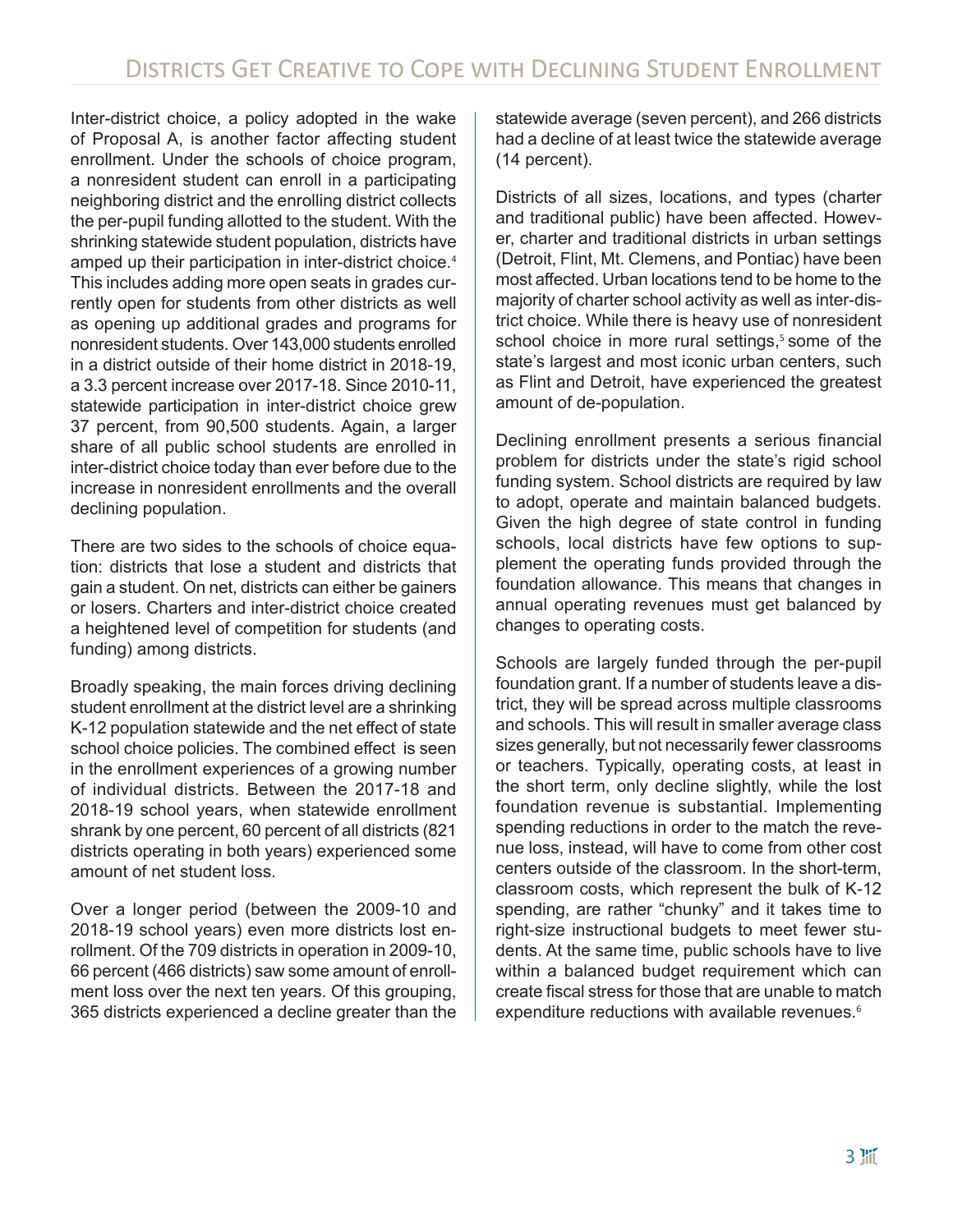## Expanding the Enrollment Pie

Faced with a shrinking K-12 student population and the increased competition for students arising from school choice policies adopted by the state, a number of districts are tackling their enrollment challenges by tapping nonconventional public school student populations to boost their numbers. In some cases, enrolling these students has allowed schools to completely reverse the decline, while others have only slowed the rate of decline. In either situation, the effect has been that districts are expanding the public school enrollment pie by providing services to children that historically were educated outside the public school system.

These student populations include private school and homeschool students that enroll as part-time students, something referred to as "shared-time" enrollment.<sup>a</sup> Shared-time involving private school students began to take off in 2010-11, while growth in homeschool shared-time arrangements is a more recent phenomenon.<sup>7</sup> Regardless **Chart 2** of the setting, shared-time enrollment has helped districts dampen the financial hit from enrolling fewer traditional K-12 students.

Also, districts are expanding their kindergarten enrollments as a buffer against the statewide trends. Specifically, they are making greater use of developmental kindergarten, a program that allows districts to enroll children in two years of kindergarten and claim the full per-pupil funding each year. This is done with the understanding that a child who is not yet five years old by the state cutoff date can enroll in a developmental kindergarten program as a "young five" for one year and then repeat kindergarten the next year. With each additional student enrolled either in

a Shared-time refers to the use of state funds to finance educational services supplied to nonpublic school students enrolled part-time in public schools (traditional and charter). Shared-time arrangements include students that are homeschooled as well as those enrolled in nonpublic schools as their primary education provider. Students receive services at either the public school or at their nonpublic school or a homeschool location. Classes are limited to nonessential electives other than math, science, social studies, and English language arts (i.e., non-core classes). Kindergarten is considered nonessential. The enrolling district controls the hiring and placement of teachers providing instruction at a private school.

shared-time or developmental kindergarten, a district can claim another per-student foundation allotment.<sup>b</sup>

#### **Shared-time Enrollment Continues to Grow**

Shared-time enrollment has continued to grow since the Research Council first reported on this topic (in 2014), with enrollment nearly tripling from 6,300 students in 2010-11 to 17,400 students in 2018-19 (see Chart 2).<sup>c</sup> While still small in the state's overall picture, shared-time now accounts for 1.2 percent of the total K-12 enrollment and brings nearly \$140 million in annual per-pupil funding to districts statewide, up from \$49 million per year eight years ago.

Participation continues to be dominated by a handful of districts, most notably Brighton Area Schools and the Berkley School District, with 20 districts enrolling at least 200 students through shared-time programs.



\* Full-time equated (FTE) student count

Source: Center for Educational Performance and Information

- b School districts receive foundation funding for each full-time (FTE) student, or partial FTE, counted in membership (1 FTE = full foundation grant). Generally, students attending their resident public school count as 1 FTE and shared-time students, enrolled part-time, count as a fraction of one FTE and receive a fraction of a full foundation grant. Unless otherwise noted, student enrollment counts in this paper refer to FTE (as opposed to head count) because this is the basis for distributing state aid.
- c These are FTE student counts. Based on headcount data, shared-time enrollment grew from 49,200 students in 2010- 11 to 81,100 students in 2018-19.

#### Shared-Time Student Enrollment\*, 2010-11 to 2018-19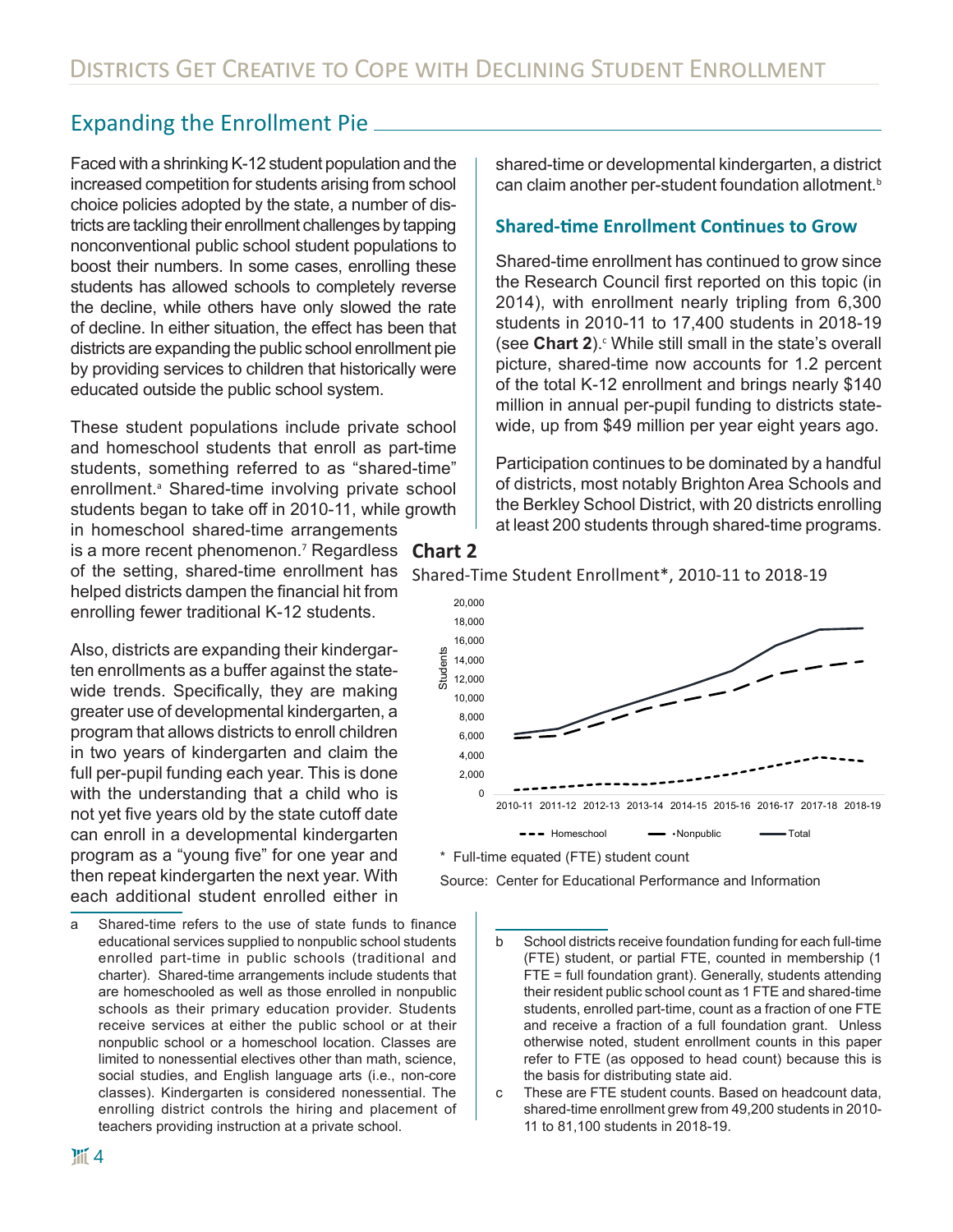Both Brighton and Berkley have experienced meteoric growth in their shared-time programs.<sup>d</sup> These two districts enroll nonresident students from across the state, partnering with a number of nonpublic schools to staff classrooms and provide instruction in noncore subjects. They enrolled over 2,200 students and 1,800 students, respectively, in 2018-19; more than twice as many students as the next three largest participating districts with roughly 940 students each (Clarkston, Oxford, and Grand Rapids). Collectively, the two districts have 23 percent of all shared-time students**. Appendix A** shows 2018-19 shared-time enrollments for the top 20 participating districts.

In 2018-19, 270 of the 828 traditional and charter school districts claimed at least a fraction of a full-time Macomb County, completely inverted its enrollment numbers with the addition of shared-time programs and pulled in an additional \$3.1 million in 2018-19. Without these students, the district would have lost one-third of its enrollment. Instead, shared time allowed the district to experience a 32 percent enrollment boost between 2010-11 and 2018-19.

Brighton and Berkley, early adopters of shared-time with the largest number of participants, have boosted their enrollments by more than one-third over this period. Without enrolling nonpublic school students, they would have faced enrollment losses of nearly five percent and nine percent, respectively. The annual revenues they gained were the largest across all districts, \$17 million and \$14 million, respectively.

student. For most districts, however, these students represent only a small proportion of their overall enrollment. In a handful of communities, nonpublic and homeschool students account for at least 10 percent and they generate a sizeable share of the districts' funding (see **Table 1**).

Many of these districts use shared-time arrangements to change the trajectory of their enrollment from negative to positive. **Table 2** (on page 6) presents districts where inclusion of shared-time enrollment in their total enrollment figures accounted for at least a 10 percentage point increase in their overall enrollment numbers over an eightyear period. Additionally, **Table 2** shows the increase in annual per-pupil funding associated with each district's shared-time growth. For example, Madison Academy, a charter school in **Table 1**

Districts with at Least 10 Percent Shared-Time Students\*, 2018-19

| <b>District</b>                            | Shared-<br>Time<br><b>Students</b> | Non-<br>Shared-<br><b>Time</b><br><b>Students</b> | Total<br><b>Students</b> | Percentage<br>Shared-<br><b>Time</b> |
|--------------------------------------------|------------------------------------|---------------------------------------------------|--------------------------|--------------------------------------|
| Madison Academy                            | 414                                | 414                                               | 828                      | 50%                                  |
| <b>Berkley School District</b>             | 1,829                              | 4,274                                             | 6,103                    | 30%                                  |
| <b>Brighton Area Schools</b>               | 2,201                              | 5,980                                             | 8,181                    | 27%                                  |
| <b>Carrollton Public Schools</b>           | 510                                | 1,797                                             | 2,307                    | 22%                                  |
| <b>Madison District Public Schools</b>     | 404                                | 1,481                                             | 1,885                    | 21%                                  |
| Merritt Academy                            | 125                                | 546                                               | 671                      | 19%                                  |
| Avondale School District                   | 717                                | 3,721                                             | 4,438                    | 16%                                  |
| South Redford School District              | 565                                | 3,217                                             | 3,782                    | 15%                                  |
| Redford Union Schools, District No. 1      | 404                                | 2,360                                             | 2,764                    | 15%                                  |
| <b>Oxford Community Schools</b>            | 943                                | 5,539                                             | 6,482                    | 15%                                  |
| <b>Hamilton Community Schools</b>          | 428                                | 2,684                                             | 3,112                    | 14%                                  |
| Berrien Springs Public Schools             | 502                                | 3,769                                             | 4,272                    | 12%                                  |
| <b>Clarkston Community School District</b> | 957                                | 7,205                                             | 8,162                    | 12%                                  |
| <b>Gull Lake Community Schools</b>         | 404                                | 3,190                                             | 3,594                    | 11%                                  |
| <b>Marcellus Community Schools</b>         | 87                                 | 704                                               | 791                      | 11%                                  |
| <b>Marion Public Schools</b>               | 48                                 | 413                                               | 461                      | 10%                                  |

\* Full-time equated (FTE) student count

Source: Center for Educational Performance and Information

d State law limits the annual growth of a district's shared-time enrollment. For districts where shared-time enrollment is five percent or greater of their non-shared-time enrollment, annual growth is capped at 10 percent. For those with enrollment less than five percent, growth is capped at the lessor of five percent of its non-shared-time enrollment or 10 percent of its shared-time enrollment.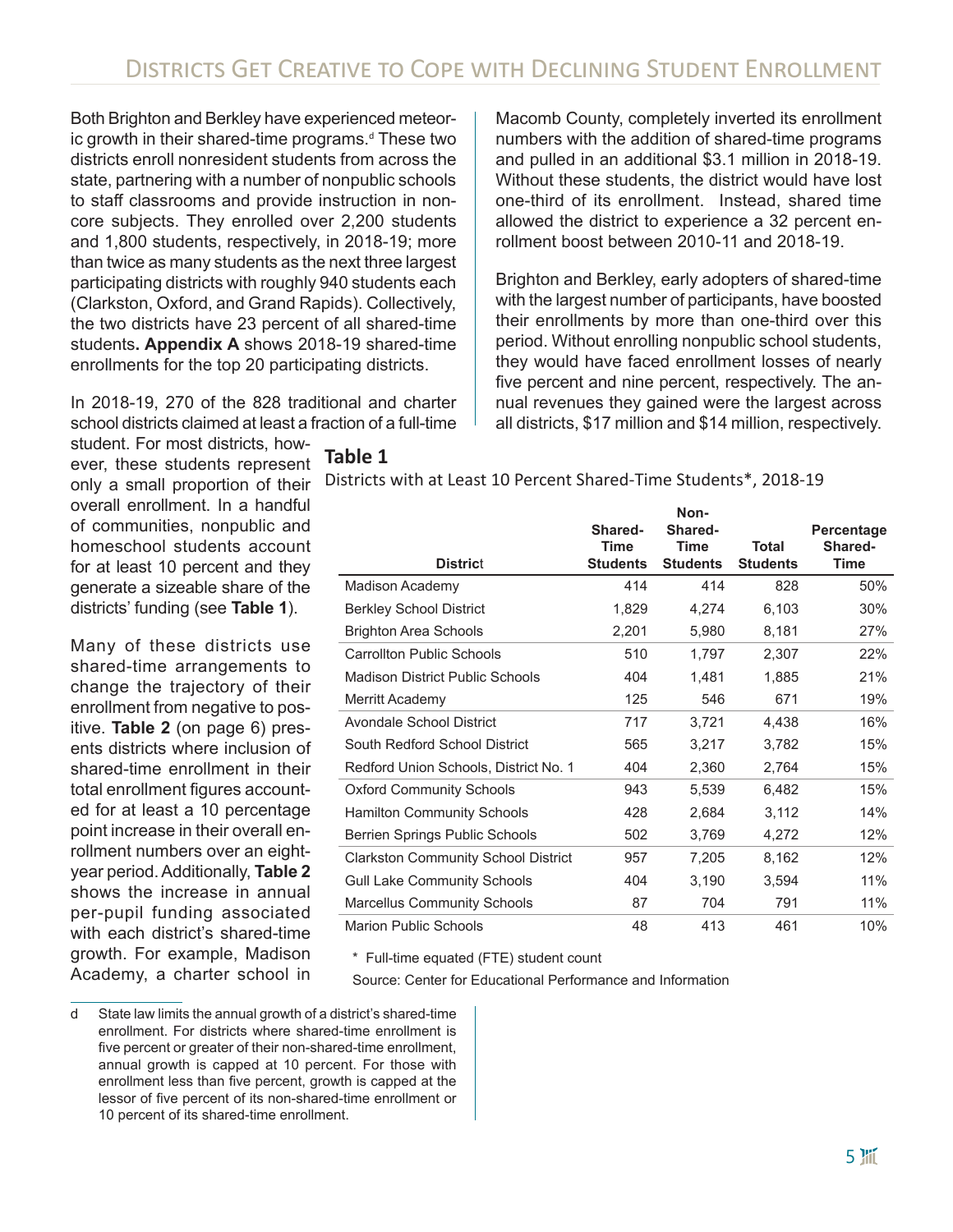#### **Table 2**

Student Enrollment Growth, 2010-11 to 2018-19

| <b>District</b>                                            | <b>Enrollment</b><br>Growth w/o<br><b>Shared-Time</b> | <b>Enrollment</b><br><b>Growth with</b><br><b>Shared-Time</b> | <b>Percent</b><br><b>Difference</b> | <b>Increase in Annual</b><br><b>Per-Pupil Funding</b> |
|------------------------------------------------------------|-------------------------------------------------------|---------------------------------------------------------------|-------------------------------------|-------------------------------------------------------|
| Madison Academy                                            | $-33.0%$                                              | 31.7%                                                         | 64.7                                | \$3,179,348                                           |
| <b>Brighton Area Schools</b>                               | $-4.8%$                                               | 30.2%                                                         | 35.0                                | \$17,304,291                                          |
| <b>Berkley School District</b>                             | $-8.5%$                                               | 26.0%                                                         | 34.5                                | \$13,788,755                                          |
| <b>Madison District Public Schools</b>                     | 7.4%                                                  | 36.7%                                                         | 29.3                                | \$3,178,861                                           |
| Merritt Academy                                            | 26.0%                                                 | 49.4%                                                         | 23.4                                | \$865,278                                             |
| <b>Carrollton Public Schools</b>                           | $-10.0\%$                                             | 13.4%                                                         | 23.3                                | \$3,730,157                                           |
| <b>Oxford Community Schools</b>                            | 17.7%                                                 | 37.7%                                                         | 20.0                                | \$7,411,591                                           |
| <b>Avondale School District</b>                            | 1.1%                                                  | 17.5%                                                         | 16.4                                | \$5,226,923                                           |
| South Redford School District                              | $-0.6%$                                               | 15.7%                                                         | 16.3                                | \$4,416,385                                           |
| <b>Hamilton Community Schools</b>                          | 2.5%                                                  | 18.6%                                                         | 16.1                                | \$3,335,045                                           |
| <b>Gull Lake Community Schools</b>                         | 13.2%                                                 | 27.5%                                                         | 14.2                                | \$3,159,446                                           |
| Redford Union Schools, District No. 1                      | $-26.7%$                                              | $-14.2%$                                                      | 12.5                                | \$3,175,158                                           |
| <b>Clarkston Community School District</b>                 | $-10.7%$                                              | 1.1%                                                          | 11.8                                | \$7,500,145                                           |
| <b>Marcellus Community Schools</b>                         | $-18.2%$                                              | $-8.0%$                                                       | 10.1                                | \$686,666                                             |
| Note: Total K-12 Enrollment in all 844<br><b>Districts</b> | $-6.7%$                                               | $-5.9%$                                                       | 0.8                                 | \$90,703,868                                          |

\* Full-time equated (FTE) student count

Source: Center for Educational and Performance Information

Overall enrollment effects vary across districts. Oxford Community Schools also enrolls a large number of nonconventional students, but declining enrollment has not been a problem for the district. Instead, enrolling these students added to is already impressive positive gains from 2010-11 to 2018-19; shared-time added another 20 percentage points to its overall growth. Redford Union, on the other hand, was able to temper, but not eliminate, its enrollment loss over the last eight years to 14 percent. Without adding 404 shared-time students to its 2,800 student body in 2018-19, it would be looking at a 27 percent decline over this period.

#### **The Rise of Homeschool Partnerships**

Historically, shared-time enrollment has been dominated by nonpublic school students. Participating public schools partner with nonpublic, mostly religious, schools to enroll students part-time and deliver nonessential, elective courses. For example, in 2015 Brighton Schools had developed relationships with over 40 different private schools to staff classrooms teaching subjects such as foreign languages, art, music, and physical education. Nonpublic school students still make up the vast majority of shared-time participants, but the composition of shared-time has been changing. Homeschoolers are driving that change.

Declining nonpublic school enrollments, coupled with the fact that most of these schools are already engaged with a public school, has shifted the source of growth to the homeschool community. The mechanics and requirements for homeschool partnerships are the same as those with the nonpublic schools. Districts are developing new partnerships with various homeschool communities across the state to offer state-funded elective classes. Many of the classes are provided virtually through existing online platforms, such as Michigan Virtual School,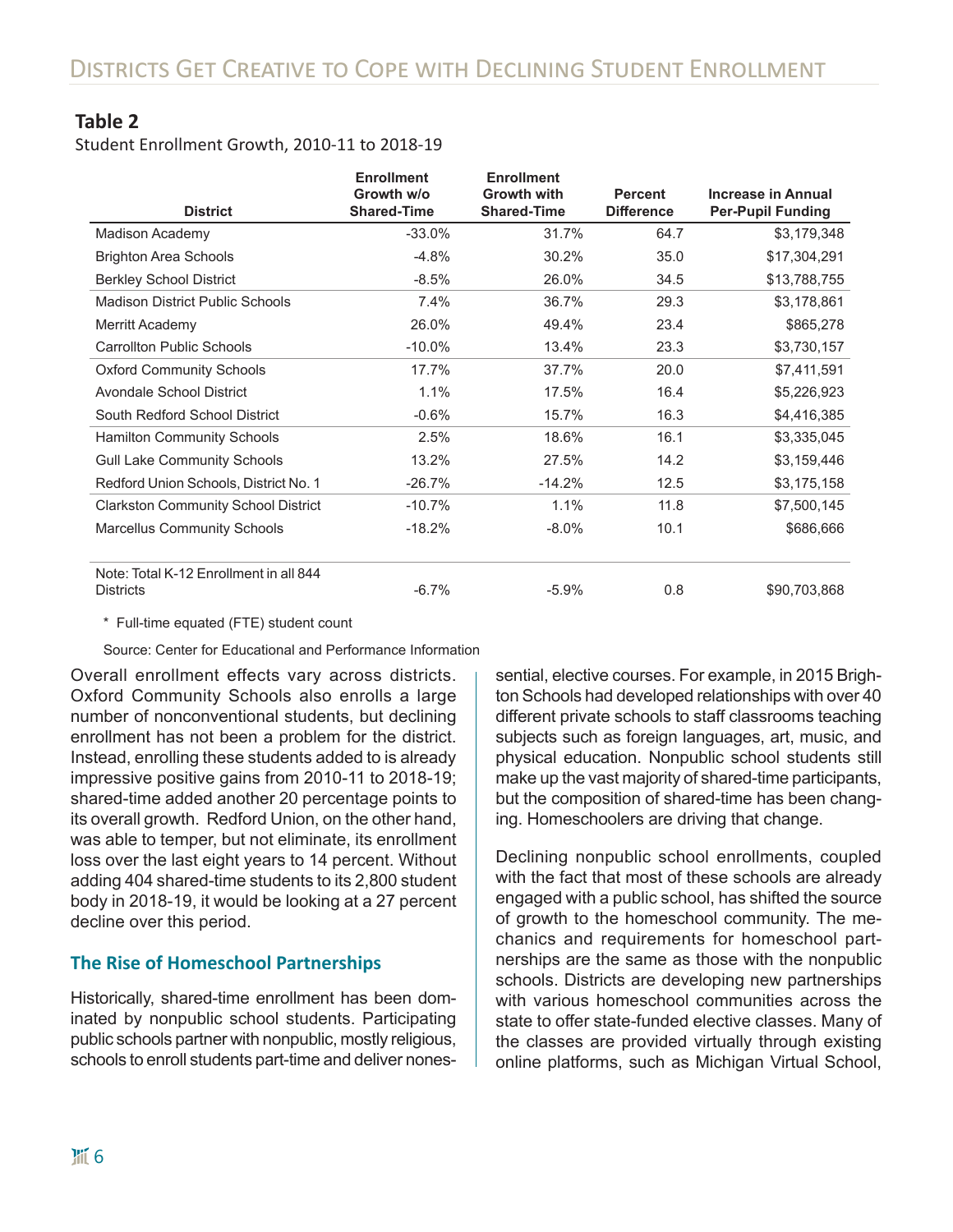or online programs that are developed specifically by districts to serve their traditional as well as homeschool students.<sup>e</sup>

**Chart 2** (on page 4) shows the separate trends for both nonpublic and homeschool student shared-time enrollments.<sup>f</sup> Over the last eight years, nonpublic school participation is up about 230 percent, but homeschool participation increased nearly 800 percent – from about 430 to almost 3,500 students. In 2018-19, homeschoolers represented 20 percent of the total shared-time population, up from just seven percent in 2010-11. The number of homeschoolers peaked in 2017-18 at just over 3,800 students, jumping by 500 students largely due to growth in one district: Niles Community Schools enrolled 765 students that year, up from just 238 students the previous year. In 2018-19, the district's homeschool enrollment fell to 259 students following a state review of its program.<sup>g</sup>

Ten districts enrolled at least 100 homeschool students for elective classes, while in three of these districts homeschoolers accounted for at least 10 percent of the overall enrollment (**Appendix A**). Examining those districts with the most shared-time enrollees, it appears that most partner either with homeschool networks or nonpublic schools, but not both, to provide services to these nonconventional students. Three districts, however, enrolled a sufficient numbers of both student types to appear among the top-20 districts for both homeschool and nonpublic school students – Oxford, Berrien Springs, and Traverse City.

Homeschoolers receive more shared-time instruction than the average nonpublic school student.<sup>h</sup> For

- e Michigan Virtual is a nonprofit organization that develops "face-to-face, blended, and online learning innovations that facilitate the advancement of K-12 education" ([www.](http://www.michiganvirtual.org) [michiganvirtual.org](http://www.michiganvirtual.org)).
- f The Center for Educational Performance and Information (CEPI) provided the Research Council with a data file that breaks out shared-time enrollment by nonpublic and homeschool students for each school year, 2010-11 to 2018-19.
- g A preliminary state audit of the district's student count resulted in the removal of approximately 500 students. The audit is currently under appeal by the district. If the audit findings hold, the district will have to return more than \$4.1 million in state aid it claimed for the 500 homeschool students.
- h The average FTE for each shared-time student type

the 2018-19 year, the average homeschool student accounted for 0.47 FTE in shared-time programs and the average nonpublic school student accounted for 0.19 FTE (**Table 3**). Stated another way, the average homeschool student spent just less than one-half of the day in a shared-time classroom compared to a nonpublic school student that spent about one-fifth or the day in a similar classroom. In 2010-11, the average for nonpublic school students was 0.12 FTE (about one-eighth of a school day), while the homeschool average has remained about the same level for the past eight years. Recently, state law was changed to cap an individual student's shared-time enrollment at 0.75 FTE.

Enrolling nonpublic school and homeschool students has helped districts buck the declining enrollment trend. Bringing these students into the public schools has also changed how state funds are distributed among districts. Collectively, the growth has added \$91 million in per-pupil funds to participating district budgets; state spending for these programs from the School Aid Fund increased from \$49 million in 2010-11 to \$140 million in 2018-19.

#### **Table 3**

Average FTE per Shared-Time Student, 2010-11 to 2018-19

| Year    | Ave. FTE per<br>Homeschool<br><b>Student</b> | Ave. FTE per<br><b>Nonpublic</b><br><b>School</b><br><b>Student</b> | Ave. FTE all<br><b>Shared-Time</b><br><b>Students</b> |
|---------|----------------------------------------------|---------------------------------------------------------------------|-------------------------------------------------------|
| 2010-11 | 0.47                                         | 0.12                                                                | 0.13                                                  |
| 2011-12 | 0.48                                         | 0.12                                                                | 0.13                                                  |
| 2012-13 | 0.48                                         | 0.13                                                                | 0.14                                                  |
| 2013-14 | 0.47                                         | 0.14                                                                | 0.15                                                  |
| 2014-15 | 0.48                                         | 0.16                                                                | 0.17                                                  |
| 2015-16 | 0.57                                         | 0.16                                                                | 0.18                                                  |
| 2016-17 | 0.56                                         | 0.17                                                                | 0.20                                                  |
| 2017-18 | 0.55                                         | 0.18                                                                | 0.21                                                  |
| 2018-19 | 0.47                                         | 0.19                                                                | 0.21                                                  |

Source: Center for Educational and Performance Information

provides a measure of the amount of per-student instruction time provided in each school setting. The average FTE per student is calculated by dividing the total FTE by the total number of unique students (headcount) enrolled in each school setting – nonpublic or homeschool.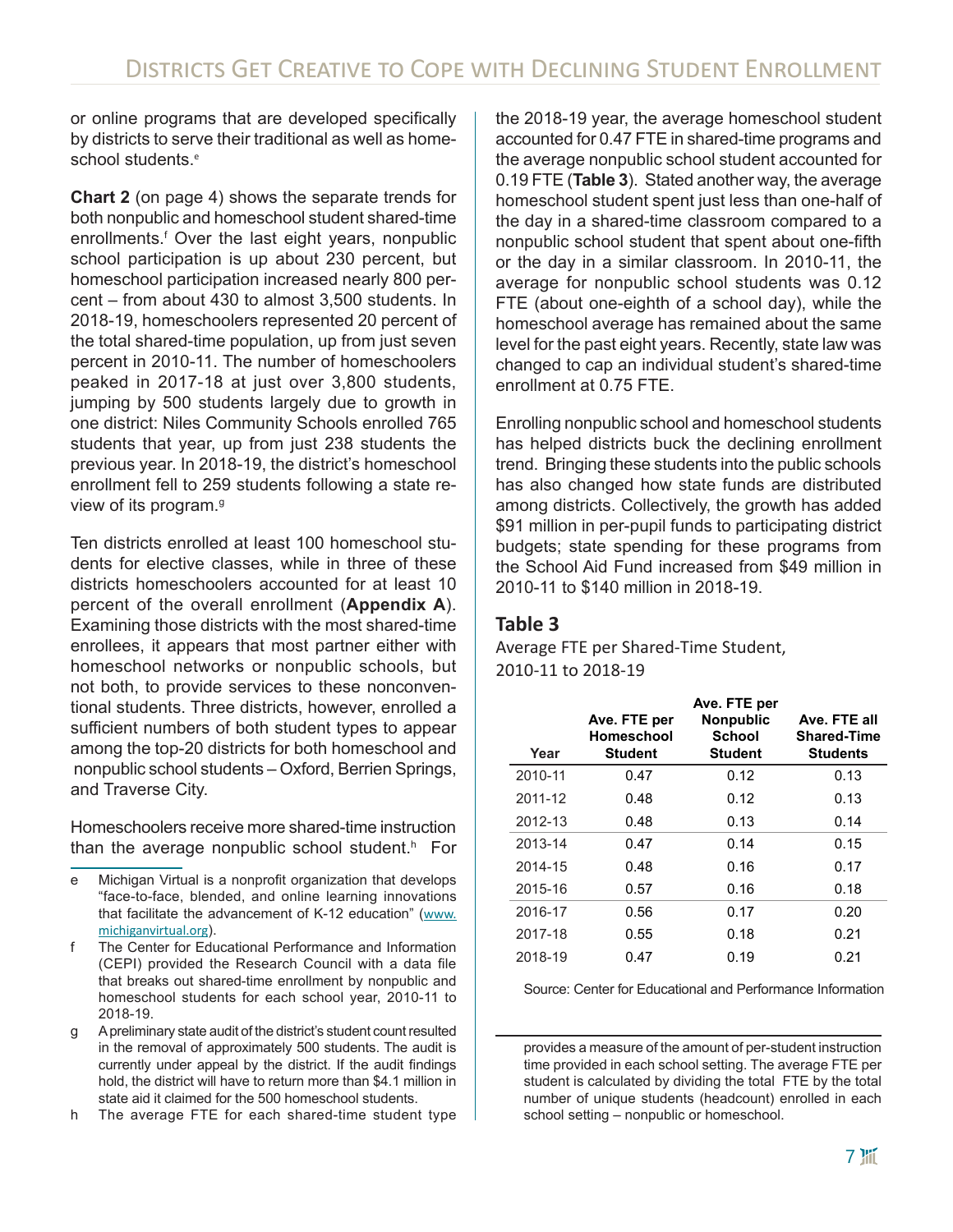#### **Expanded Use of Two-Year Kindergarten Programing**

Two-year kindergarten programs are another source of enrollment growth targeted by some districts.<sup>8</sup> They are commonly referred to as development kindergarten (DK), young 5s, or begindergarten and run exclusively on a district-by-district basis with little involvement by the Michigan Department of Education.<sup>i</sup> Children that have not turned five years old by September 1 (traditional kindergarten enrollment date cut off), but will turn five before December 1, are eligible for early entry to kindergarten.<sup>j</sup> The programs operate with the intention that children will complete two years of kindergarten. Parents must notify a school in writing that they intend to enroll their child in kindergarten early. While a district may make a recommendation about early enrollment, the final decision rests with parents.

Children enrolled in a DK program are counted the same as a child enrolled in a regular kindergarten classroom. State funding for a DK student also works the same; a full-day DK student generates one FTE and a full per-pupil allotment. Children attending a half-day DK program are counted as one-half of a student FTE and receive one-half of a district's per-pupil foundation grant.

These children are considered kindergarteners, but a unique identifier allows them to be counted separately from the general kindergarten population.<sup>k</sup> Children that attend kindergarten for two years as part of a DK program are identified as "planned" retentions, as opposed to "unplanned" retentions. The unplanned group includes children who were held back because their parents, teachers, or others believe they were not ready to progress to the first grade because of their academic abilities, social-emotional development or some other reason. Instead, they attend a second year of kindergarten.

It is very likely that a substantial number of the reported unplanned retentions are actually DK students. This is evidenced by the fact that the overall kindergarten retention rate in four of the top seven districts in 2018-19 reported no planned retentions, but only unplanned retentions. In each case, these unplanned retentions accounted for at least 40 percent of the overall kindergarten enrollment. It is highly unlikely that these districts held back such a large percentage of their kindergarten students for a second year because their parents did not believe they were ready to advance to first grade. Also, a large number of districts with high percentages of unplanned retentions, and no reported planned retentions, operate DK programs.<sup>⊦</sup> This would suggest that these districts are including many, perhaps all, of their DK students in the unplanned category. **Appendices B-1** and **B-2** show the top 20 districts by overall kindergarten retention rates, as well as the top 20 districts in terms of the total number of retentions (planned and unplanned).

A total of 15,000 children were enrolled in their second year of kindergarten last year, up from about 12,500 in 2014-15. This represents a 21 percent increase in the number of retained students over the four-year period (see **Chart 3**). In 2018-19, approximately 13 percent of kindergarten students, or one in eight, enrolled in a second year. <sup>m</sup> This is up from just under 11 percent of all kindergarteners four years ago. Most of the two-year kindergarteners were four year olds enrolled in DK programs.

Developmental kindergarten is distinct from the state-funded preschool program, Great Start Readiness Program (GSRP), and the federally-funded Head Start preschool. These programs enroll four-year olds from low- and moderateincome households that are at-risk of academic failure.

j Michigan gradually changed the cut-off date, from December 1 to September 1, for children to reach age five before enrolling in kindergarten. Effective with the 2015-16 school year, children had to be five years old by September 1 for the district to count a child for state aid purposes, unless the child had a birthday between September 1 and December 1 and enrolled early.

k Reporting rules require schools to identify those children that are retained or held back in each grade. In the case of kindergarten students that are held back, reporting rules also require districts to identify whether retentions are "planned" or "unplanned". The "planned" category is used specifically to identify DK students.

l An internet search of a number of districts' websites revealed that DK programs are available.

m In 2018-19, the kindergarten retention rate was the highest (12.9 percent) among all grades. High schoolers (grades 9 through 12) had the next highest rates, with 12<sup>th</sup> grade having the highest rate among at 5.9 percent.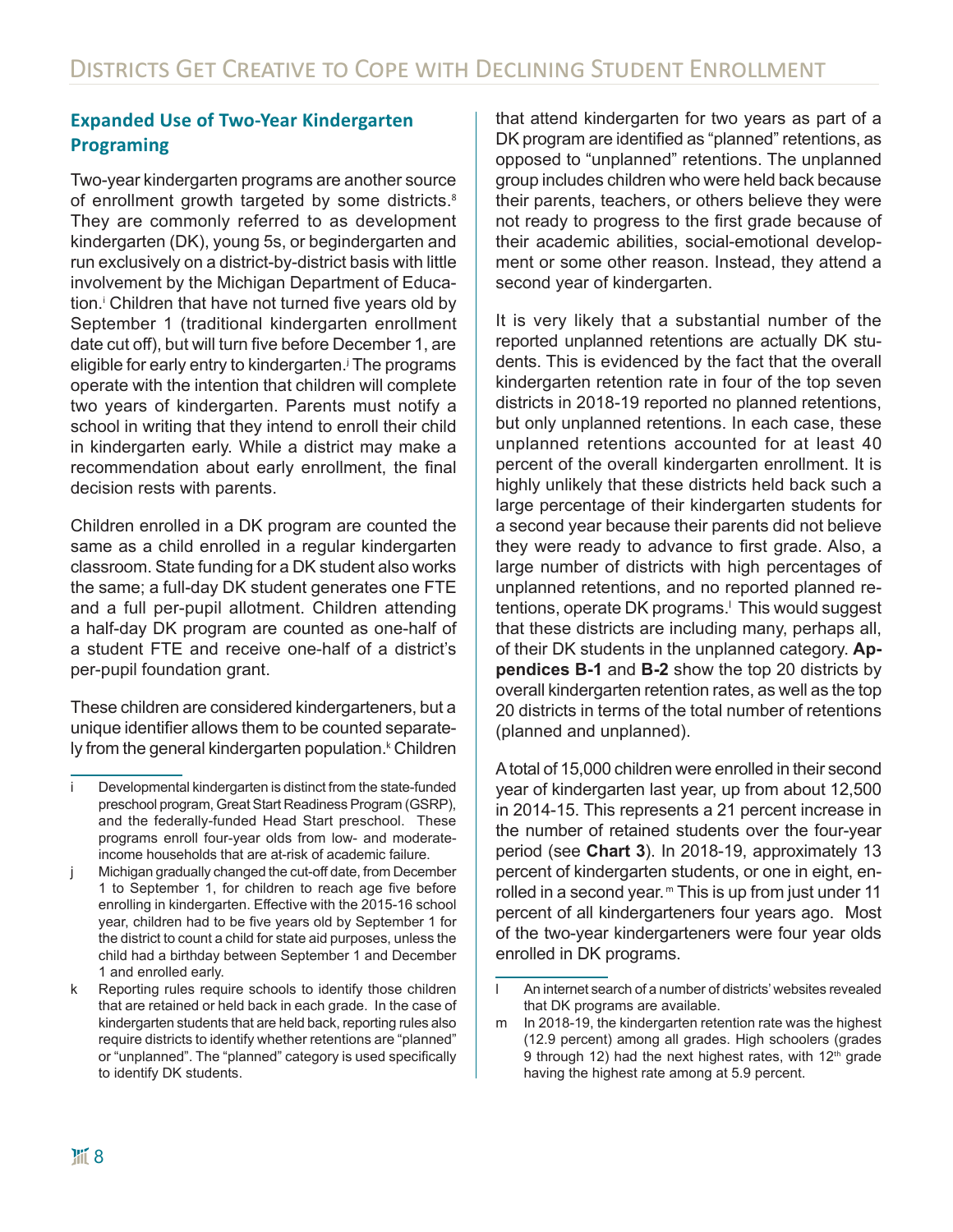Expanding DK use is reflected in the overall kindergarten count. Over the last four years, kindergarten enrollment is up 3.9 percent compared to a decline of 2.1 percent in total K-12 enrollments. Backing out the roughly 15,000 retentions in the statewide numbers, the total K-12 enrollment would have fallen 2.3 percent over this period.

The total financial outlays for twoyear kindergarten programs are substantial. In 2018-19, districts generated more than \$121 million in per-pupil revenue from the 15,000 students enrolled in their second year of kindergarten. These School Aid Fund dollars equate to roughly \$128 for every other K-12 student enrolled last year.

#### **Chart 3**

Kindergarten Retentions, 2013-14 to 2018-19



#### **Conclusion**

Michigan's school-age population has been declining since the early 2000s. Combined with greater participation in available public school choice options, including charter schools and inter-district enrollment, many more local districts have been forced to adapt to the realities of declining student enrollment and the attendant financial repercussions. The state's per-pupil funding system, along with strict state control on districts' ability to raise additional tax dollars, requires school officials to reduce spending to match the loss of funding from fewer students. Most declining enrollment districts have been able to make the necessary adjustments to maintain fiscal stability and offer comparable levels of educational services, while those with sizeable and sustained student losses face financial distress and struggle to provide adequate services.

As a hedge against declining enrollment forces outside of their control and to fend off potential financial challenges, a number of districts have taken steps to extend their educational offerings to children previously not served by public schools. By enrolling these nonconventional public school student populations, nearly \$260 million in additional per-pupil funding was collected by districts last school year to pay for public education services provided to students enrolled in homeschool, nonpublic school, and two-year kindergarten programs. With statewide enrollments projected to slide further over the next eight years, we expect current participating districts to continue to offer services and more districts to enroll these nonconventional student populations.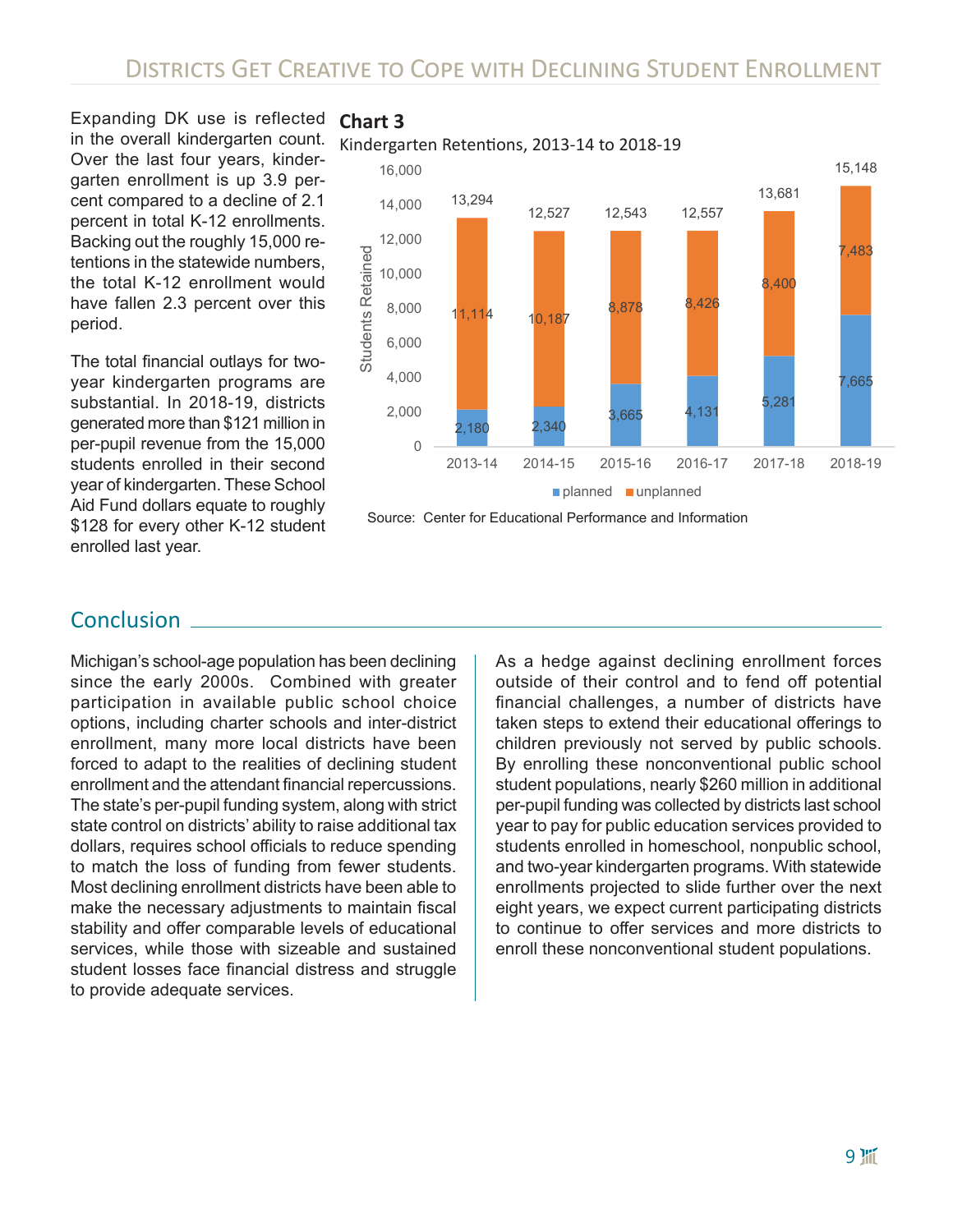$\frac{1}{2}$  10

# Appendix A<br>Top 20 Districts with Shared-Time Enrollment, 2018-19 Top 20 Districts with Shared-Time Enrollment, 2018-19Appendix A

| Homeschool Shared-Time                           |                |                                               | Nonpublic Shared-Time                              |        |                                                 | Total Shared-Time                         |        |                                                 |
|--------------------------------------------------|----------------|-----------------------------------------------|----------------------------------------------------|--------|-------------------------------------------------|-------------------------------------------|--------|-------------------------------------------------|
|                                                  |                | <b>District</b><br><b>Total</b><br>% of<br>4s |                                                    |        | <b>District</b><br><b>Total</b><br>$%$ of<br>4s |                                           |        | <b>District</b><br><b>Total</b><br>$%$ of<br>4s |
| <b>District</b>                                  | Ë              | Enroll.                                       | <b>District</b>                                    | Ë      | Enroll.                                         | <b>District</b>                           | Ë      | Enroll.                                         |
| Oxford Community Schools                         | 518            | 8%                                            | <b>Brighton Area Schools</b>                       | 2,201  | 27%                                             | <b>Brighton Area Schools</b>              | 2,201  | 27%                                             |
| Hamilton Community Schools                       | 406            | 13%                                           | Berkley School District                            | 1,828  | 30%                                             | Berkley School District                   | 1,829  | 30%                                             |
| Madison District Public Schools                  | 404            | 21%                                           | Clarkston Community School District                | 954    | 12%                                             | Community School<br>Clarkston<br>District | 957    | 12%                                             |
| Gull Lake Community Schools                      | 342            | 10%                                           | Grand Rapids Public Schools                        | 928    | 6%                                              | Oxford Community Schools                  | 943    | 15%                                             |
| Berrien Springs Public Schools                   | 322            | 8%                                            | Avondale School District                           | 716    | 16%                                             | Grand Rapids Public Schools               | 935    | 6%                                              |
| Niles Community Schools                          | 259            | 7%                                            | South Redford School District                      | 564    | 15%                                             | Avondale School District                  | 717    | 16%                                             |
| Public<br>City Area<br>Traverse<br>Schools       | 182            | 2%                                            | Carrollton Public Schools                          | 510    | 22%                                             | South Redford School District             | 565    | 15%                                             |
| Center Line Public Schools                       | 126            | 5%                                            | Oxford Community Schools                           | 425    | 7%                                              | Carrollton Public Schools                 | 510    | 22%                                             |
| Public Schools of Calumet,<br>Laurium & Keweenaw | 101            | 6%                                            | Madison Academy                                    | 414    | 50%                                             | Berrien Springs Public Schools            | 502    | 12%                                             |
| Rivers Community<br>Schools<br>Three             | 100            | 4%                                            | Redford Union Schools                              | 403    | 15%                                             | Traverse City Area Public Schools         | 434    | 4%                                              |
| Marcellus Community Schools                      | $\overline{8}$ | 11%                                           | Crestwood School District                          | 255    | 6%                                              | Hamilton Community Schools                | 428    | 14%                                             |
| Jenison Public Schools                           | 80             | 2%                                            | Traverse City Area Public Schools                  | 251    | 3%                                              | Madison Academy                           | 414    | 50%                                             |
| Clio Area School District                        | 58             | 2%                                            | Caledonia Community Schools                        | 229    | 5%                                              | Gull Lake Community Schools               | 404    | 11%                                             |
| Whitehall District Schools                       | 53             | 3%                                            | Jackson Public Schools                             | 225    | 5%                                              | Redford Union Schools                     | 404    | 15%                                             |
| Monroe Public Schools                            | 47             | 1%                                            | Romeo Community Schools                            | 204    | 4%                                              | Madison District Public Schools           | 404    | 21%                                             |
| Alpena Public Schools                            | 45             | 1%                                            | Holland City School District                       | 197    | 6%                                              | Niles Community Schools                   | 305    | 8%                                              |
| Gibraltar School District                        | 45             | 1%                                            | Berrien Springs Public Schools                     | 180    | 4%                                              | Crestwood School District                 | 255    | 6%                                              |
| Gobles Public School District                    | $\overline{4}$ | 5%                                            | School<br>Schools<br>Public<br>Livonia<br>District | 151    | 1%                                              | Caledonia Community Schools               | 229    | 5%                                              |
| Lapeer Community Schools                         | 38             | 1%                                            | Hudsonville Public School District                 | 140    | 2%                                              | Jackson Public Schools                    | 225    | 5%                                              |
| Iron Mountain Public Schools                     | $\frac{3}{2}$  | 2%                                            | Zeeland Public Schools                             | 137    | 2%                                              | Romeo Community Schools                   | 204    | 4%                                              |
| Subtotal                                         | 3,265          |                                               | Subtotal                                           | 10,912 |                                                 | Subtotal                                  | 12,864 |                                                 |
| Statewide Total                                  | 3,452          |                                               | Statewide<br>Total                                 | 13,927 |                                                 | Statewide<br>Total                        | 17,378 |                                                 |

Districts Get Creative to Cope with Declining Student Enrollment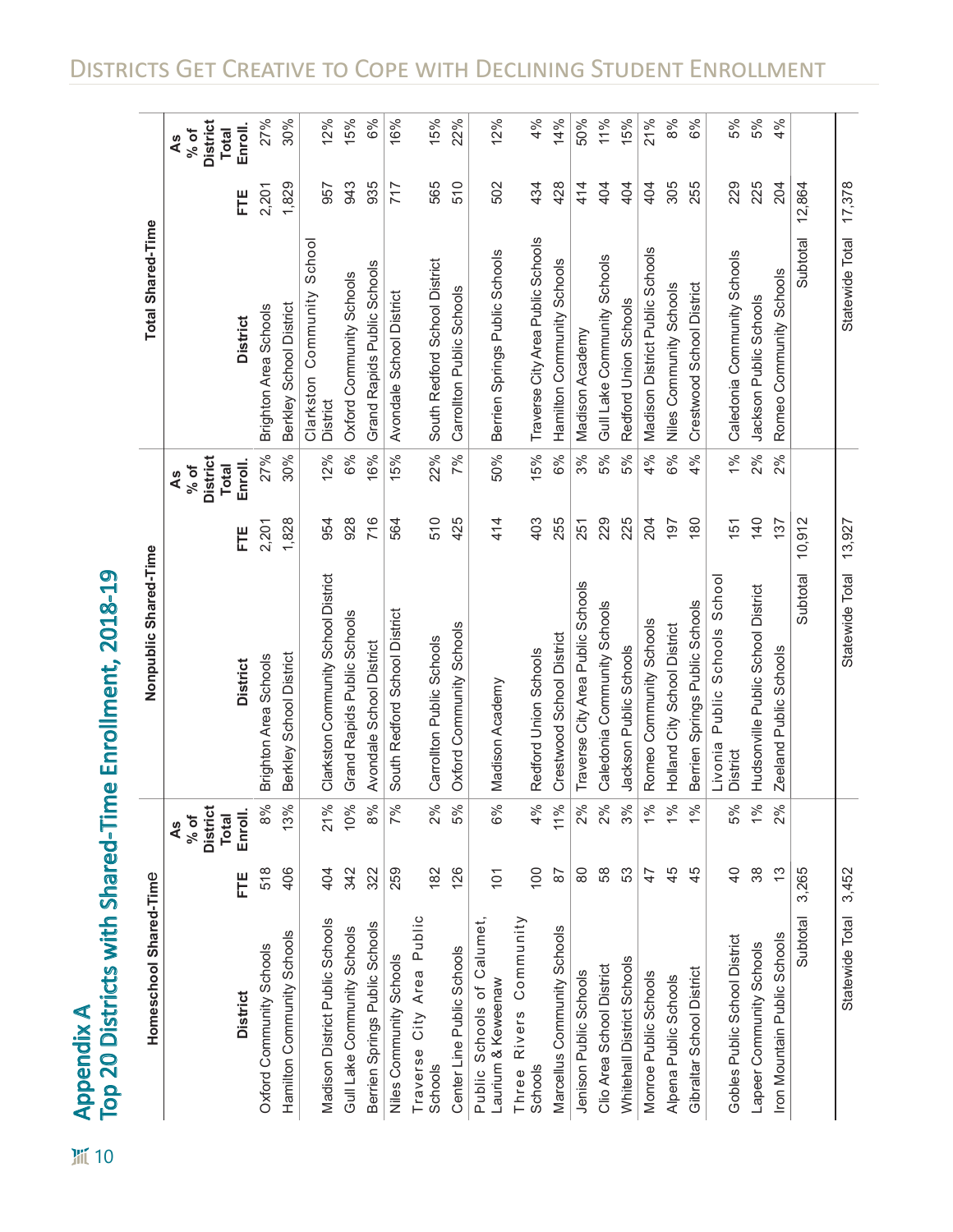# Appendix B-1 Top 20 Districts based on Kindergarten Retention Rate, 2018-19

| <b>District</b>                      | <b>Unplanned</b> | <b>Planned</b> | <b>Total</b><br><b>Retained</b> | <b>Total</b><br><b>Enrollment</b> | <b>Share</b><br><b>Retained</b> |
|--------------------------------------|------------------|----------------|---------------------------------|-----------------------------------|---------------------------------|
| <b>Webberville Community Schools</b> | 23               | 0              | 23                              | 43                                | 53%                             |
| North Central Area Schools           | $\overline{2}$   | 11             | 13                              | 26                                | 50%                             |
| Cross Creek Charter Academy          | $\overline{2}$   | 47             | 49                              | 111                               | 44%                             |
| Glen Lake Community Schools          | 29               | 0              | 29                              | 68                                | 43%                             |
| Carson City-Crystal Area Schools     | 35               | 0              | 35                              | 86                                | 41%                             |
| <b>Evart Public Schools</b>          | 33               | $\mathbf 0$    | 33                              | 83                                | 40%                             |
| <b>Marlette Community Schools</b>    | 3                | 26             | 29                              | 73                                | 40%                             |
| Norway-Vulcan Area Schools           | 3                | 20             | 23                              | 60                                | 38%                             |
| Pewamo-Westphalia Community Schools  | 7                | 12             | 19                              | 50                                | 38%                             |
| Vanderbilt Charter Academy           | $\overline{2}$   | 27             | 29                              | 78                                | 37%                             |
| <b>Leland Public School District</b> | 1                | 16             | 17                              | 46                                | 37%                             |
| Concord Academy - Petoskey           | 9                | $\mathbf 0$    | 9                               | 25                                | 36%                             |
| Potterville Public Schools           | 35               | 1              | 36                              | 101                               | 36%                             |
| <b>Bridgman Public Schools</b>       | 37               | 0              | 37                              | 104                               | 36%                             |
| Countryside Academy                  | 29               | $\mathbf 0$    | 29                              | 83                                | 35%                             |
| <b>Fowler Public Schools</b>         | 20               | $\Omega$       | 20                              | 58                                | 34%                             |
| Innocademy                           | 4                | 18             | 22                              | 65                                | 34%                             |
| Hastings Area School District        | 91               | 1              | 92                              | 273                               | 34%                             |
| <b>Holly Academy</b>                 | 31               | 3              | 34                              | 101                               | 34%                             |
| Montague Area Public Schools         | 7                | 40             | 47                              | 141                               | 33%                             |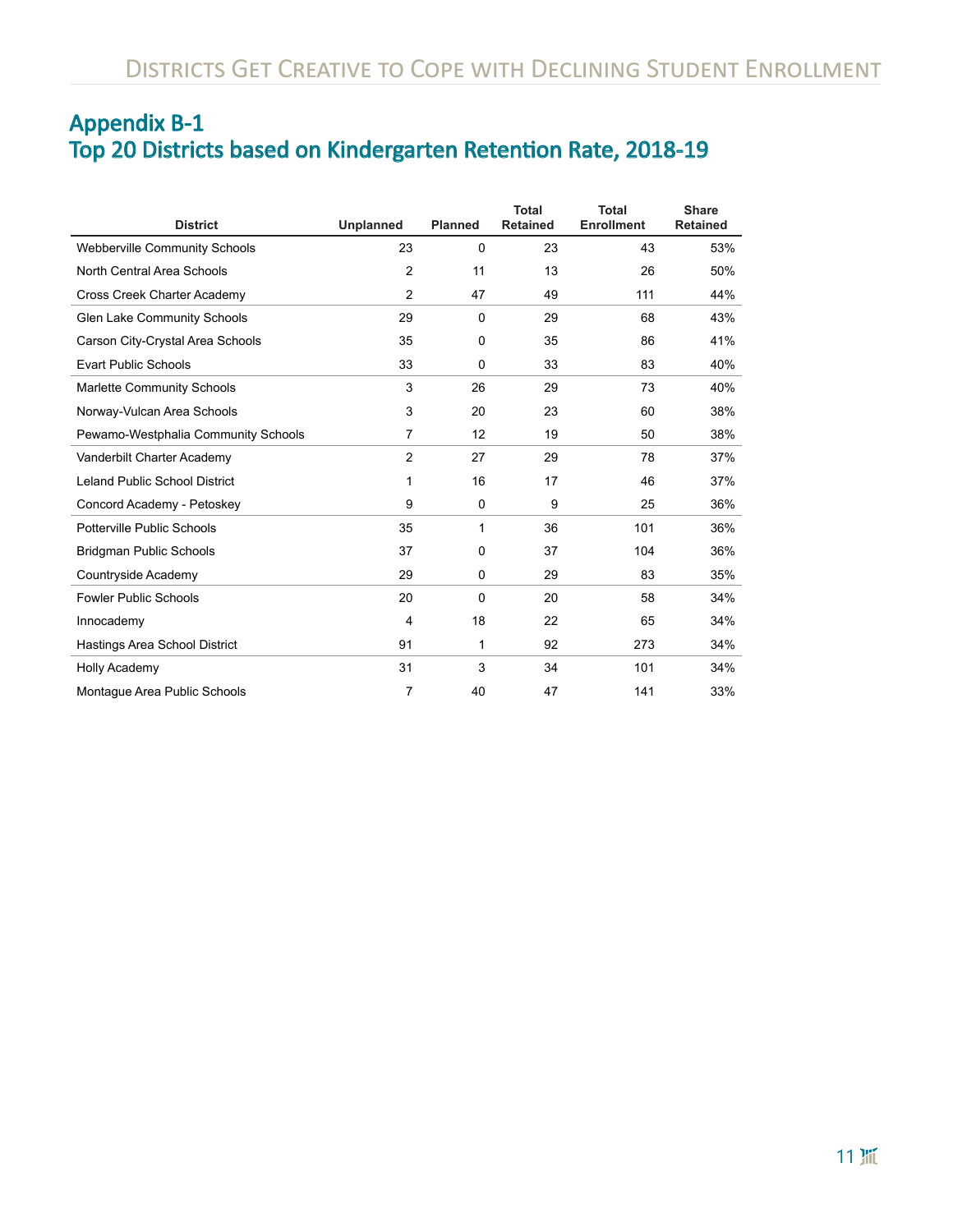# Appendix B-2 Top 20 Districts based on Total Kindergarten Retentions, 2018-19

| <b>District</b>                            | <b>Unplanned</b> | <b>Planned</b> | <b>Total</b><br><b>Retained</b> | <b>Total</b><br><b>Enrollment</b> | <b>Share</b><br><b>Retained</b> |
|--------------------------------------------|------------------|----------------|---------------------------------|-----------------------------------|---------------------------------|
| Ann Arbor Public Schools                   | 24               | 267            | 291                             | 1,682                             | 17.3%                           |
| <b>Rockford Public Schools</b>             | 41               | 177            | 218                             | 787                               | 27.7%                           |
| Dearborn City School District              | 34               | 168            | 202                             | 1,574                             | 12.8%                           |
| Hudsonville Public School District         | 9                | 180            | 189                             | 692                               | 27.3%                           |
| Jenison Public Schools                     | 6                | 176            | 182                             | 567                               | 32.1%                           |
| Kentwood Public Schools                    | 24               | 142            | 166                             | 877                               | 18.9%                           |
| Grand Haven Area Public Schools            | 21               | 138            | 159                             | 538                               | 29.6%                           |
| Portage Public Schools                     | $\overline{4}$   | 149            | 153                             | 842                               | 18.2%                           |
| <b>Zeeland Public Schools</b>              | 74               | 78             | 152                             | 610                               | 24.9%                           |
| <b>Plymouth-Canton Community Schools</b>   | 144              | 6              | 150                             | 1,265                             | 11.9%                           |
| <b>Warren Consolidated Schools</b>         | 23               | 111            | 134                             | 1,033                             | 13.0%                           |
| <b>Clarkston Community School District</b> | 12               | 120            | 132                             | 608                               | 21.7%                           |
| West Ottawa Public School District         | 11               | 118            | 129                             | 579                               | 22.3%                           |
| <b>Grandville Public Schools</b>           | 16               | 111            | 127                             | 555                               | 22.9%                           |
| Monroe Public Schools                      | 122              |                | 122                             | 499                               | 24.4%                           |
| <b>Grand Ledge Public Schools</b>          | 34               | 78             | 112                             | 504                               | 22.2%                           |
| Detroit Public Schools Community District  | 110              | $\overline{2}$ | 112                             | 4,119                             | 2.7%                            |
| Huron Valley Schools                       | 105              | 3              | 108                             | 691                               | 15.6%                           |
| <b>Brighton Area Schools</b>               | $\overline{2}$   | 103            | 105                             | 484                               | 21.7%                           |
| Livonia Public Schools School District     | 20               | 81             | 101                             | 1,063                             | 9.5%                            |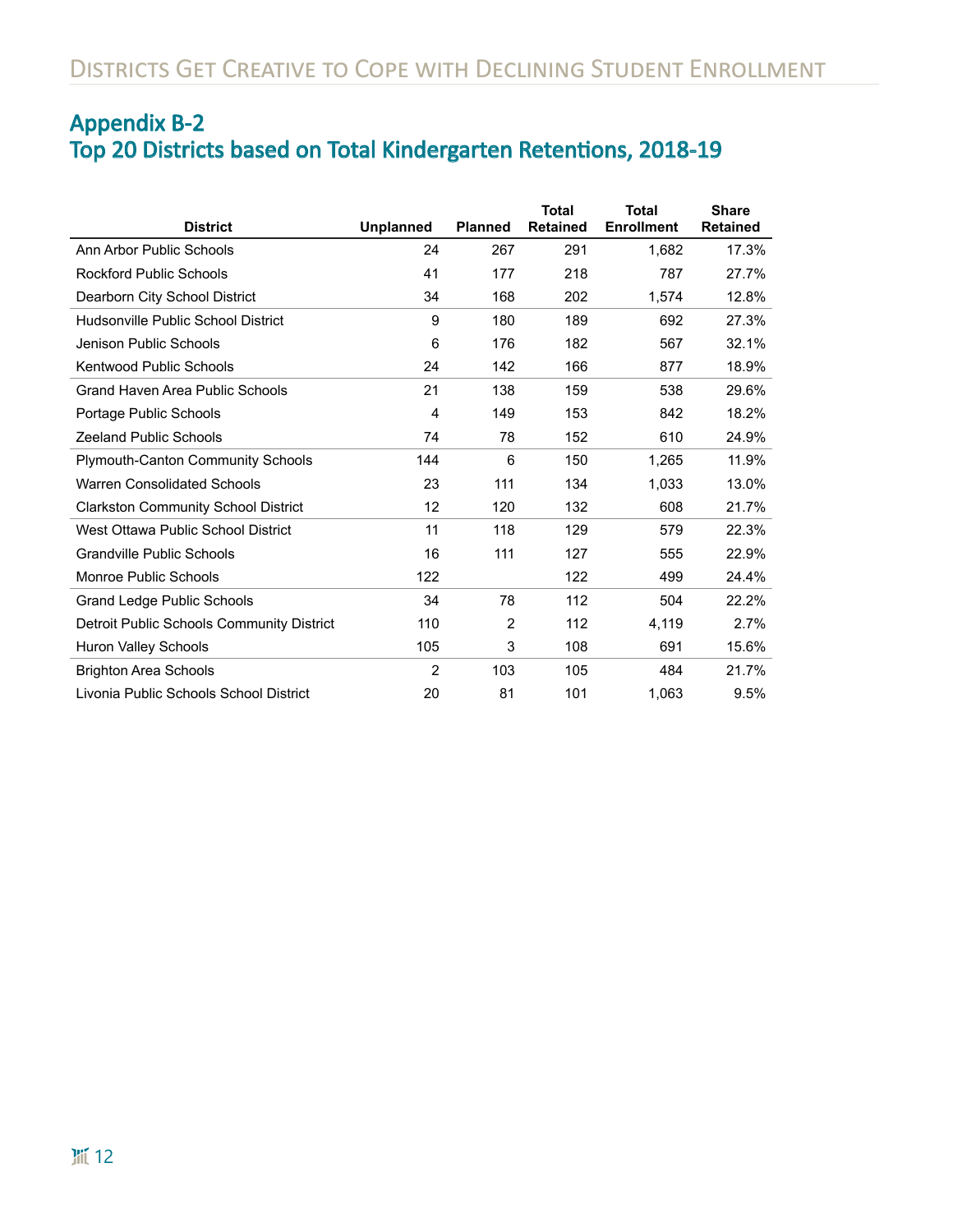### Endnotes

1 Michigan Department of Community Health, Division for Vital Records and Health Statistics, 1900-2018 Michigan Residents Birth Files. [https://](https://www.mdch.state.mi.us/osr/natality/tab1.1.asp) [www.mdch.state.mi.us/osr/natality/tab1.1.asp](https://www.mdch.state.mi.us/osr/natality/tab1.1.asp).

2 Hussar, W.J., and Bailey, T.M. (2019). Projections of Education Statistics to 2027 (NCES 2019-001). U.S. Department of Education, Washington, DC: National Center for Education Statistics.<https://nces.ed.gov/pubs2019/2019001.pdf>

3 Sanderson Edwards, Danielle, and Cowen, Joshua M. (2019). Who Chooses? Charter and Non-Resident School Enrollment in Michigan. Education Policy Innovation Collaborative, Michigan State University. [https://epicedpolicy.org/wp-content/up](https://epicedpolicy.org/wp-content/uploads/2019/06/EPIC_Choice_Policy_Brief_June2019.pdf)[loads/2019/06/EPIC\\_Choice\\_Policy\\_Brief\\_June2019.pdf](https://epicedpolicy.org/wp-content/uploads/2019/06/EPIC_Choice_Policy_Brief_June2019.pdf)

- 4 Ibid.
- 5 Ibid.

6 Citizens Research Council of Michigan (2015). Managing School District Finances in an Era of Declining Enrollment. [https://crcmich.org/publications/managing-school-dis](https://crcmich.org/publications/managing-school-district-finances-in-an-era-of-declining-enrollment)[trict-finances-in-an-era-of-declining-enrollment](https://crcmich.org/publications/managing-school-district-finances-in-an-era-of-declining-enrollment)

7 Citizens Research Council of Michigan (2016). Update on State Support for Nonpublic School Students. [https://crcmich.org/PUB](https://crcmich.org/PUBLICAT/2010s/2016/shared_time_update-2016.pdf)-[LICAT/2010s/2016/shared\\_time\\_update-2016.pdf](https://crcmich.org/PUBLICAT/2010s/2016/shared_time_update-2016.pdf)

8 French, Ron. (2020). 15,000 kids take two years of kindergarten. Is Lansing listening? Bridge Magazine. [https://www.bridgemi.com/talent-education/15000-mich](https://www.bridgemi.com/talent-education/15000-michigan-kids-take-two-years-kindergarten-lansing-listening)[igan-kids-take-two-years-kindergarten-lansing-listening](https://www.bridgemi.com/talent-education/15000-michigan-kids-take-two-years-kindergarten-lansing-listening)